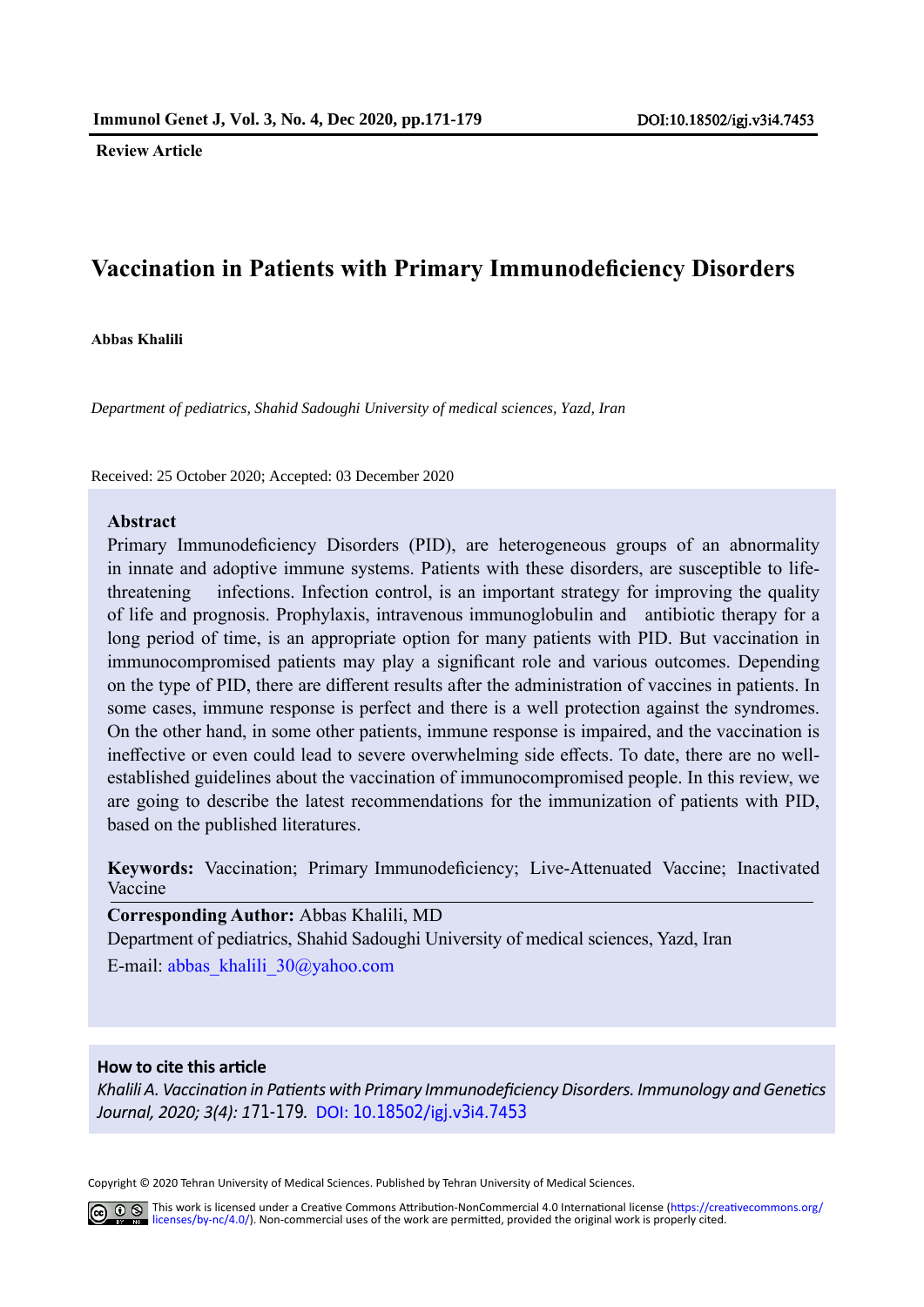#### **Introduction**

immunoglobulin replacement therapy (2). Primary immunodeficiency disorders, are the results of abnormalities in the development and functions of the immune system components, which is inherited by specific genes. There is a wide variation of the PID's prevalence in different geographic areas and ethnicities. The prevalence of PID, is more than 1/600 individuals in the western countries (1). Patients with PID, have an increased susceptibility to various life threatening viral, bacterial and fungal infections. The most important strategies for the prevention of the infections, are antibiotic prophylaxis, appropriate vaccination, and in some cases, Vaccination against several microorganisms, is a traditional and effective prevention method for many infectious diseases. Patients with primary immunodeficiency, have an impaired immunologic response, not only to natural infections, but also to vaccination. Vaccines, can be categorized into live attenuated and nonviable agents **(Table 1)**. The viable vaccines, are live attenuated microbes. Therefore, they do not cause any clinical diseases in the immune-competent hosts, but could cause many life threatening disorders in the immunocompromised patients. These vaccines, must be used with caution in these cases. Nonviable vaccines consist of inactivated microorganisms, subunits of organisms and their toxins. These vaccines would not cause any infections or illnesses in any of the patient, even those with primary immunodeficiency. Nonviable vaccines are safe, and can be used for most the PID patients, but in the patients with poor immune response, the vaccination might be ineffective (3-7).

#### **Viable Vaccines BCG Vaccination**

BCG, is a live attenuated mycobacterium bovis that is used in the pediatric group, for the prevention of mycobacterial meningitis and disseminated tuberculosis. Its estimated efficacy is 64% and 78%, respectively. There is a large variation in the BCG's adverse reactions in different geographic regions. The most common complication of the BCG vaccination is, a local non-suppurative lymphadenitis. Infections with varying severity have been reported by BCG

vaccine, including bilateral lymphadenitis and disseminated BCG in the distant lymph nodes, bones, livers, and spleen (8). But, the disseminated BCG infection or BCGosis, is a rare adverse reaction to the BCG vaccination, that is reported in some primary immunodeficiency disorders, such as; Severe Combined Immunodeficiency (SCID), chronic granulomatous disease, complete Di George Syndrome (cDGS), the Mendelian Susceptibility to Mycobacterial Disease (MSMD) e.g. INFƳ receptor 1,2 deficiencies, IL12,23 receptor β1 chain deficiency, IL12p40 deficiency, STAT1 deficiency, NEMO deficiency, AIDS(4, 9-11).

 The BCG associated-complications, are more prevalent among the SCID patients compared to general population and it is associated with high morbidity and mortality (3, 10-12). Beatriz E. Marciano and collogue showed that the age of BCG vaccination is related to vaccine associated complications. Patients with SCID who receive BCG in the first month of life, have higher rate of complications than those who have been vaccinated after the age of 1 month. Also, they noticed the early BCG vaccination and low T cell number at diagnosis are associated with increased risk of morbidity and mortality. Furthermore, BCG complications in SCID patients may lead to death (4, 10).

Chronic Granulomatous Disease (CGD) is a rare genetic primary immunodeficiency disorder

**Table 1:** Types of vaccines **Table 1.** Types of vaccines

| Viable vaccines    | Nonviable vaccines          |
|--------------------|-----------------------------|
|                    |                             |
| Adenovirus         | Typhoid (inactive)          |
| Influenza (viable) | Tetanus toxin               |
| Measles            | Polio (inactive)            |
| Mumps              | Rabies                      |
| Polio (oral)       | Pneumococcus                |
| Rotavirus vaccine  | Pertussis (acellular)       |
| Rubella            | Meningococcus B             |
| Smallpox           | Meningococcus A,C, Y, W-135 |
| Typhoid (oral)     | Japanese encephalitis       |
| Varicella/zoster   | Influenza (inactive)        |
| Yellow fever       | HPV                         |
| <b>BCG</b>         | HIB                         |
|                    | Hepatitis B                 |
|                    | Hepatitis A                 |
|                    | Diphtheria toxin            |
|                    | Anthrax                     |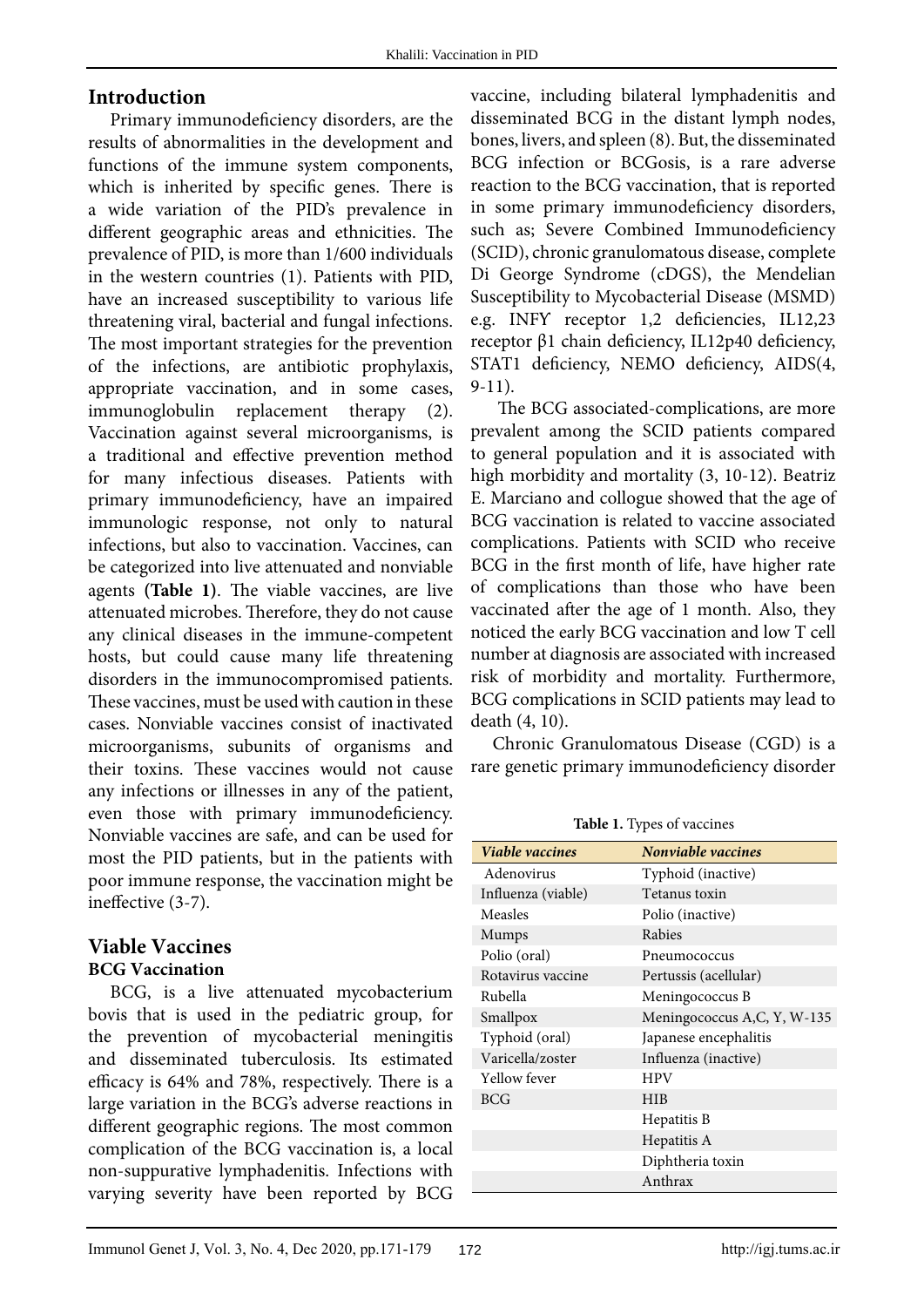Susceptibility to Mycobacterial Infections with impaired NADPH oxidase system. The CGD patients are susceptible to mycobacterial infections and catalase positive bacteria. In countries where tuberculosis is endemic and BCG vaccination is performed, mycobacterial infections are more common in CGD patients (13). BCG infections can be seen at high frequency in X-linked and AR forms of Chronic Granulomatous Disease (CGD). Although the first presentation of infections in X-CGD is earlier than AR-CGD, the frequency and onset of BCG infections are similar in both groups (14). In addition to CGD, any immunodeficiency disorder with impaired T cell function and INFƳ pathways (e.g. HIV infection, SCID, and IL12B, IL12RB1, STAT1, IFNGR1, IFNGR2, or CD40/ CD40L deficiencies) should not receive BCG vaccine (4, 13). Administration of some live vaccines such as BCG at birth in some countries, leads to catastrophic out come in the PID patients. So, early screening of PID in neonatal period can prevent the vaccine-associated complications (15). There are several monogenic disorders in INFƳ pathway, which are called Mendelian (MSMD). MSMD is a rare PID that is caused by ten genes known to date. Patients with MSMD, are prone to poor mycobacterial infections, such as Attenuated Mycobacterium Bovis (BCG) vaccine, environmental mycobacteria and even mycobacterium tuberculosis. The most common genetic etiology is 12Rβ1 deficiency. These patients may present invasive BCG infections (BCGosis), recurrent severe salmonellosis and candidiasis (16).

### **Mumps, Measles, Rubella (MMR) and Varicella Vaccines**

Serious adverse effects have been reported in patients with cellular immune defect, following the MMR and varicella vaccination. There are no abundant case reports about measles vaccine complications in mild immune-compromises (3, 17). Although the live viral and bacterial vaccines are not advised in T lymphocyte defects, however Perez et al analyzed the adverse effects of MMR and varicella vaccines in patients with mild Di George syndrome. They found that, only 9% of patients have mild complication and none of which was severe. Thus, for reducing the probable risks, the

recommendation is, evaluation of T cell number and mitogen responsiveness in the immune compromised hosts, before the administration of varicella and MMR vaccines. Thus patients with ≥500 CD4 cells/  $\mu$ L, ≥200 CD8 cells/ $\mu$ l, can receive MRR and varicella vaccine (6, 18). The administration of MMR and varicella vaccines in patient with SCID, can cause disseminated vaccine–strain VZV and rubella infection (17). Patients with cellular immune defect such as SCID and Combined Immune Deficiency (CID), have reported disseminated measles vaccine associated infections, and measles inclusion body encephalitis. This means, T cells function is an important factor against the measles vaccine. Primary immune deficiency affecting innate immunity, also can develop measles vaccine infection. In rare cases encephalitis after MMR vaccination and disseminated measles vaccine infection have been reported in AR- STAT1 and STAT2 deficiency. Other innate immune defects with measles vaccine- associated infections are IRF7, IRF9, INFAR1, INFR2 deficiency (18-20).

Patients with minor antibody defects, such as selective IgA deficiency, subclass IgG deficiency, specific polysaccharide antibody deficiency, and Ataxia- telangiectasia, have a mild immune defect that can increase the risk of infections and defective vaccine associated immune responses. However, it has been recommended that the vaccination should be performed same as the schedule for healthy people. Since the complications of varicella and MMR vaccines have not been reported in these patients, we can follow the routine schedule (6, 21). Live attenuated viral vaccines such as MMR and varicella, should not be used in major antibody deficiency. These vaccines do not have any contraindications, and can be used in patients with CGD, congenital neutropenia and cyclic neutropenia (6).

### **Poliovirus Vaccines**

Oral Poliovirus Vaccine (OPV), contains live -attenuated virus. Its replication occurs in gastrointestinal tract and can induce systemic and mucosal antibody. Shortly after the OPV vaccination, the virus replication begins and persists about 2-3 weeks in stool. Several factors are important to virus shedding and replication in people who receive OPV, including maternal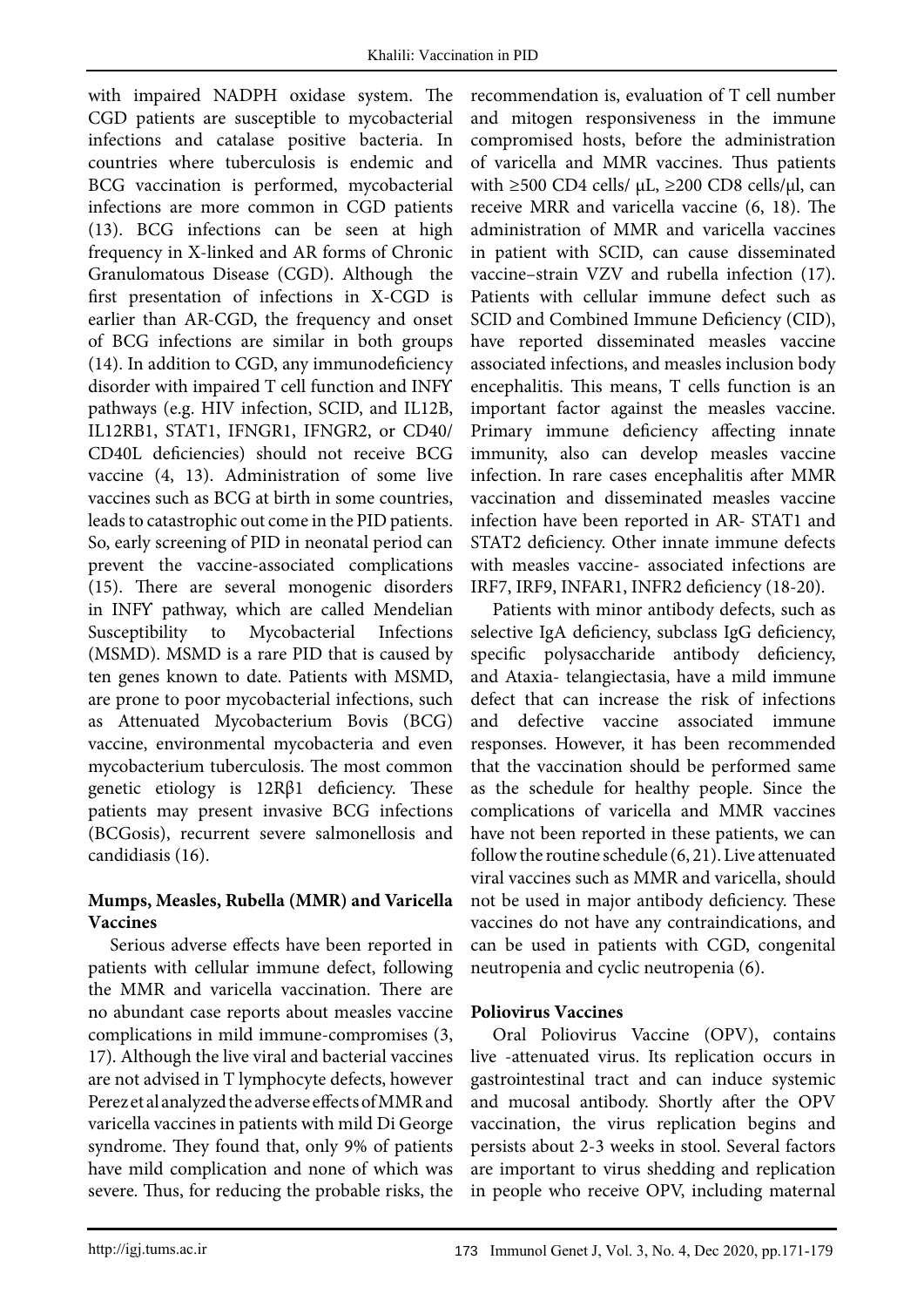antibody, potency of vaccine, prior immunity and infection with other enteric viruses. Patients with primary antibody deficiency and combined immune deficiency, are susceptible to poliovirus infection and prolonged excretion of the live virus after the OPV vaccination and paralytic disease  $(22-25).$ 

One study in sir Lanka showed that about 10% of patients affected by primary immune deficiency, have lone time excretion of poliovirus for several months after their vaccination. Furthermore, in developing countries where OPV is used, PID patients may interfere with eradication of poliovirus. Spontaneous mutations can occur in the genome of OPV strains, because its structure is unstable and live excreted polioviruses can revert to wild types, years after the infection (3, 6, 26, 27).

OPV administration in patients with cellular and humoral immune deficiency, have been associated with severe diarrhea and paralysis. So, the inactivated form (IPV) should be administered in these groups (3, 18). During a study that was performed by Mark A. McKinley, from 635 patients with PID who were included in this study, 584 of the patients received OPV at 2 month of age. The most common Primary immune deficiency disorder was CVID followed by agammaglobulinemia, MHC class II deficiency and SCID, respectively. Paralytic disease was seen in 14 patients (1.25% of CVID and 4% of agammaglobulinemia patients), but none of the MHC class II deficiency and SCID had any clinical history of paralytic disorder (25).

SCID and combined immune deficiencies, are prone to Vaccine Associated Poliovirus Paralysis (VAPP) and enteroviral infections. In one study, a third of 107 patients with VAPP, had SCID and CID. AVPP was reported in Patients with MHC II deficiency, Artemis and RAG1 and RAG2 deficiency; although they did not have any genetic diagnosis. In this study, the penetrance of paralysis was incomplete. Furthermore, only a few patients with MHC class II deficiency showed VAPP (18).

X-linked agammaglobulinemia is a humoral immune defect that is caused by BTK mutation. Patients with XLA are susceptible to encapsulated bacterial infections, but generally are not prone to viral infections. XLA patients are vulnerable

to severe enteroviral infections, for example; chronic meningoencephalitis due to echovirus and vaccine –associated paralytic poliomyelitis results from OPV. However, the antibody deficiency alone, cannot explain susceptibility to severe enteroviral infections, because enterovirus infection has been reported in XLA patients who have done immunoglobulin replacement therapy. It has been identified; production of INF1, 3 in response to OPV is impaired in monocytederived dendritic cells of patients with XLA (28).

Close contacts of the PID patients should not receive OPV, because they may shed the virus and infect the immunocompromised hosts (5).

#### **Influenza Vaccine**

The currently seasonal influenza vaccine is categorized into two products: trivalent and quadrivalent influenza vaccine. Trivalent vaccines contain one strain of two subtypes of influenza A virus (A H1N1 and A H3N2) and one of the two co-circulating B virus lineages (B/Victoria or B/ Yamagata), but quadrivalent influenza vaccines, contain both influenza A subtypes and influenza B co-circulating lineages (B/yamagata and B/ Victoria).

In secondary immune deficiency such as HIV and patients with solid organ transplant, the vaccination was performed with different schedules, with variable out comes. However, there are no comparative studies contributed to PID patients about alternative influenza vaccination protocol. But, the live attenuated influenza vaccine is strongly contraindicated in PID patients. Vaccination with inactivated form, is recommended in household contacts (21, 29). Annual inactivated influenza vaccines are benefitial, and recommended in all PID patients. Some PID patients are unable to produce any response to the vaccine, so maybe, most of the patients don't produce adequate antibody. This has been documented in common variable immune deficiency (3, 26).

### **Typhoid Vaccine**

There are two available typhoid vaccines in the world: A Vi capsular poly saccharide form for parenteral use, and oral live – attenuated vaccine. Both parenteral and oral vaccines are acceptable forms of typhoid vaccine. Indications for the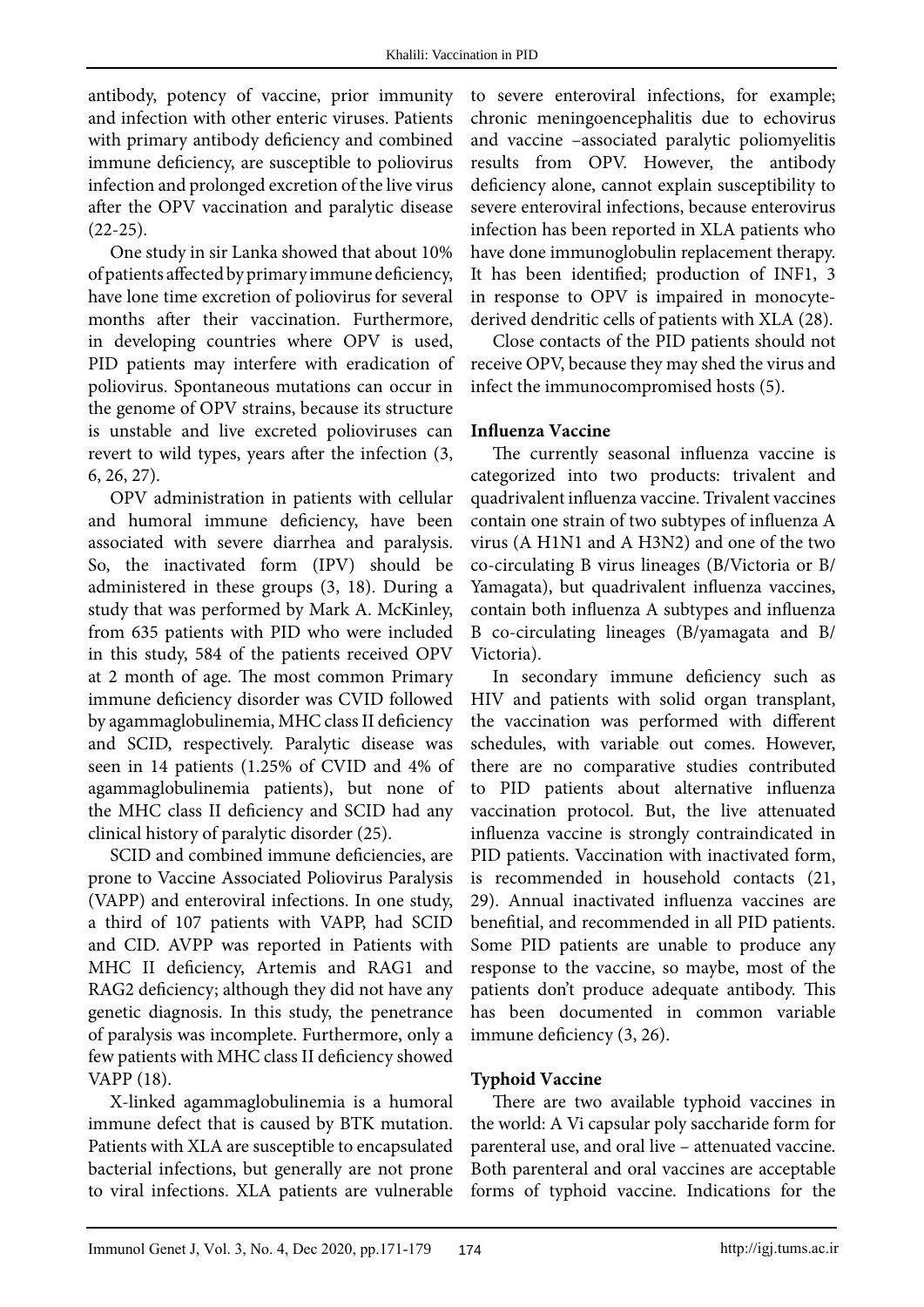vaccine administrations are: persons with close contact exposure, travelers to endemic areas, microbiologists and other laboratory workers who are exposed to salmonella cultures.

Ty21a is a live attenuated-vaccine, and is contraindicated in primary immune deficient hosts. But theoretically, Vi vaccine is safe for the immune compromised patients (30). Measurement of the typhi Vi vaccine antibodies, can be a suitable method for the evaluation of polysaccharide antibody response in patients with primary immune deficiency disorders. Since the interpretation is easier than pneumococcal vaccine, post typhi Vi vaccination concentration is significantly lower in PID patients, especially in hypogammaglobulinemia and CVID than control group (31). Healthy immunocompetent people, who live in close contact with immunocompromised patients, can receive live oral typhi vaccine at the time of traveling (21).

#### **Rotavirus Vaccine**

Rotavirus is an important cause of gastroenteritis, severe diarrhea and dehydration in infants and young children (32). Rotavirus causes 114 million diarrhea episodes, 600000 deaths and 2.4 million hospitalizations in the world (18). The only method for the prevention of mortality and morbidity of rotavirus gastroenteritis, is vaccination. There are two oral, live attenuated rotavirus vaccines (Rota rix and Rota Teq) in the world (33). Rotavirus vaccines are safe for the HIV infected infants, but administration of vaccine in patients with SCID are contraindicated, as it leads to chronic and severe life-threatening diarrhea and dehydration (21, 34). The evidence shows that the rotavirus vaccines are unsafe in patients with very low T cell number. Although chronic diarrhea is a common manifestation in patients with SCID and antibody deficiency, but wild–type rotavirus gastroenteritis is not a major problem in patients with inborn errors of immunity. Interestingly, only in a few patients with PID, that majority of them had SCID, severe wild-type of rotavirus infection was seen (18). Today, screening of SCID in newborns, can prevent the complications of rotavirus vaccines. Also the academy of American pediatric has recommended that the rotavirus vaccine should be administered at 6-8

weeks of life (3, 5, 35).

#### **Adenovirus Vaccine**

Adenovirus is an opportunistic agent in immunocompromised hosts, including; the HIV infection, patients with organ transplantation and congenital immunodeficiency. These patients are susceptible to severe pneumonia and disseminated adenovirus infection (36, 37). In patients with primary immunodeficiency including SCID, severe adenovirus pneumonia and lethal disseminated viral infections are not uncommon. In this setting, fatality rate can reach up to 55%. Adenovirus vaccine is used as live oral enteric coated-tablets, for the prevention and controlling of acute respiratory distress in population with a high risk of exposure. Adenovirus vaccine is also recommended in military populations, who are at risk of adenovirus pneumonia. Administration of this vaccine is not recommended in other populations. Adenovirus vaccine is contraindicated in pregnancy, immunocopromised patients and the people outside the age range of 17- 50 years (36).

## **Non-Viable Vaccines Tetanus and Diphtheria Vaccines**

DTaP and DT, are purified preparations of diphtheria and tetanus toxoids, accompanied by acellular pertussis that are used at 6 years of age. Adult Td is used for 7 years old children and older.

DPT vaccine might be associated with increased risk of seizure in patients with primary immuno deficiency disorders. But, this warning about DPT vaccine is not included in literatures. Administration of acelluar form of vaccine (DTaP), is an appropriate choice for the PID patients, since there is no association between seizure and the DTaP vaccine (12).

Tetanus and diphtheria toxoids are an important immunogens with high seroconversion rates that can be used for the evaluation of antibody response in the PID patients. Therefore, an initial low level of antibody against tetanus and diphtheria vaccine in fully immunized patients, is a good predictor of primary immune deficiency disorder (3).

#### **Pneumococcal Conjugate and Polysaccharide Vaccines**

Ninety serotypes of pneumococcus have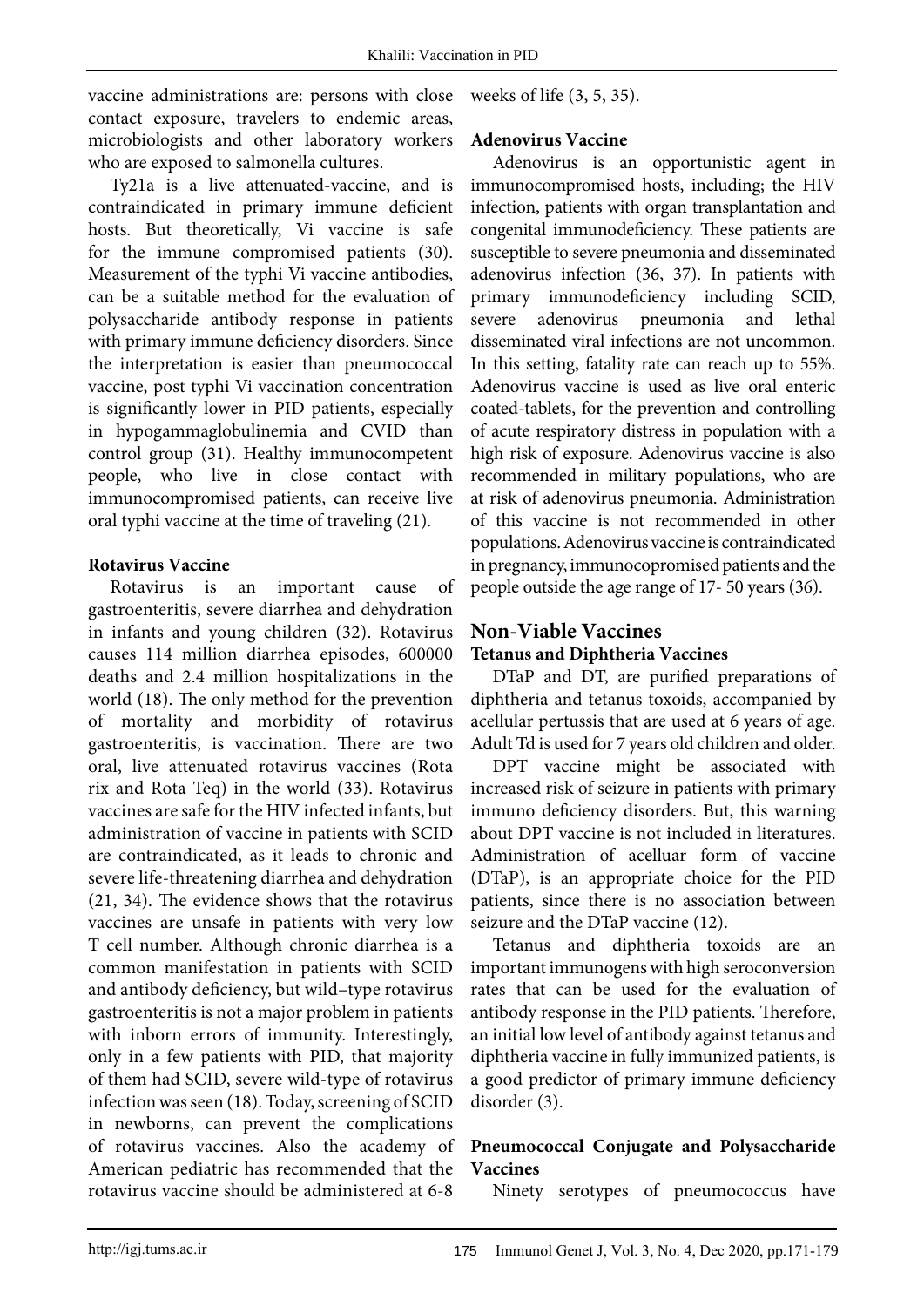| Vaccine                                                | protective level           |  |  |
|--------------------------------------------------------|----------------------------|--|--|
| Tetanus toxoid                                         | $>0.1 - 0.2$ IU/mL (ELISA) |  |  |
| Diphtheria toxoid                                      | $>0.1$ -0.2 IU/mL (ELISA)  |  |  |
| Pneumococcal polysaccharide<br>$(23$ -valent) not <2 y | $1.3 \text{ mg/mL}$        |  |  |
| Meningococcal conjugate<br>$(4$ -valent)               | Titer > 1:8mg/dl           |  |  |
| Vaccine                                                | protective level           |  |  |
| Pneumococcal conjugate<br>$(13$ -valent)               | $0.35$ mg/mL               |  |  |
| <b>HIB</b>                                             | $1 \text{ mg/mL}$          |  |  |
| HBS antigen                                            | $10$ mIU/mL                |  |  |

| <b>Table 2.</b> Protective levels of vaccines |
|-----------------------------------------------|
|                                               |

|                        | <b>DPT</b>                       | <b>HBV</b>                       | Hib   | <b>IPV</b>                       | pneumococcus | meningococcus |  |
|------------------------|----------------------------------|----------------------------------|-------|----------------------------------|--------------|---------------|--|
| <b>CVID, XLA</b>       | $+^*$                            | $+^*$                            | $+^*$ | $+^*$                            | $+^*$        | $+^*$         |  |
| IgA deficiency         | $+$                              | $+$                              | $+$   | $+$                              | $^{+}$       | $+$           |  |
| <b>SAD</b>             | $+$                              | $+$                              | $+$   | $+$                              | $+$          | $+$           |  |
| <b>SCID</b>            | $\overline{\phantom{a}}^{\circ}$ | $\overline{\phantom{a}}^{\circ}$ | $+$ " | $\overline{\phantom{a}}^{\circ}$ | $+$ "        | $+$ "         |  |
| <b>CID</b>             | $+$ "                            | $+$ "                            | $+$   | $+$ "                            | $+$          | $+$           |  |
| <b>MSMD</b>            | $+$ "                            | $+$ "                            | $+$ " | $+$ "                            | $+$ "        | $+$ "         |  |
| TLR def                | $+$ "                            | $+$ "                            | $+$ " | $+$ "                            | $+$ "        | $+$ "         |  |
| Complement def         | $+$                              | $+$                              | $+$   | $+$                              | $^{+}$       | $^{+}$        |  |
| Phagocytic defect      | $+$                              | $+$                              | $+$   | $+$                              | $+$          | $+$           |  |
| IL12/INFY pathway      | $+$ "                            | $+$ "                            | $+$ " | $+$ "                            | $+$ "        | $+$ "         |  |
| <b>Complete DGS</b>    | $\overline{\phantom{a}}^{\circ}$ | $\overline{\phantom{a}}^{\circ}$ | $+^*$ | $\overline{\phantom{a}}^{\circ}$ | $+^*$        | $+^*$         |  |
| <b>Incomplete DGS</b>  | $+$                              | $+$                              | $+$   | $+$                              | $+$          | $+$           |  |
| Ataxia-telangiectasia  | $+$                              | $+$                              | $+$   | $+$                              | $+$          | $+$           |  |
| Wiskott-Aldrich        | $+$                              | $+$                              | $+$   | $+$                              | $^{+}$       | $^{+}$        |  |
| Job syndrome           | $+$                              | $+$                              | $+$   | $+$                              | $+$          | $+$           |  |
| <b>IPEX</b> syndrome   | $+$                              | $+$                              | $+$   | $+$                              | $+$          | $+$           |  |
| <b>APECID</b> syndrome | $+$                              | $+$                              | $+$   | $^{+}$                           | $^{+}$       | $+$           |  |

° Not recommended: these vaccines are safe but ineffective.

\*may be adminisred when indicated: immune response is impaired and uncertain.

"the respone to these vaccines are likely poor but may be administerd.

been described, with wide geographic variation in prevalence of each type. Twenty-three of the serotypes are the most important types, which can cause illness in humans. Pure pneumococcal poly saccharide vaccines (ppsv) and pneumococcal conjugate vaccines (pcv), contain 23 and 13 serotypes, respectively. The protection level of these vaccines are different, as they stimulate the immune response differently. The protection level of pcv vaccine is 0.35µg/

ml, whereas a level of 1.3µg/ml is considered for ppsv **(Table 2)**(3). Therefore, the interpretation of antibody response to ppsv and pcv vaccines may be difficult. To date, there are few studies about antibody response to ppsv and pcv vaccines in the healthy adult population. Because, definition of normal ranges of concentration of ppsv, IgG and normal responses are problematic (38). The US Advisory Committee on Immunization Practices (ACIP), recently advises a routine administration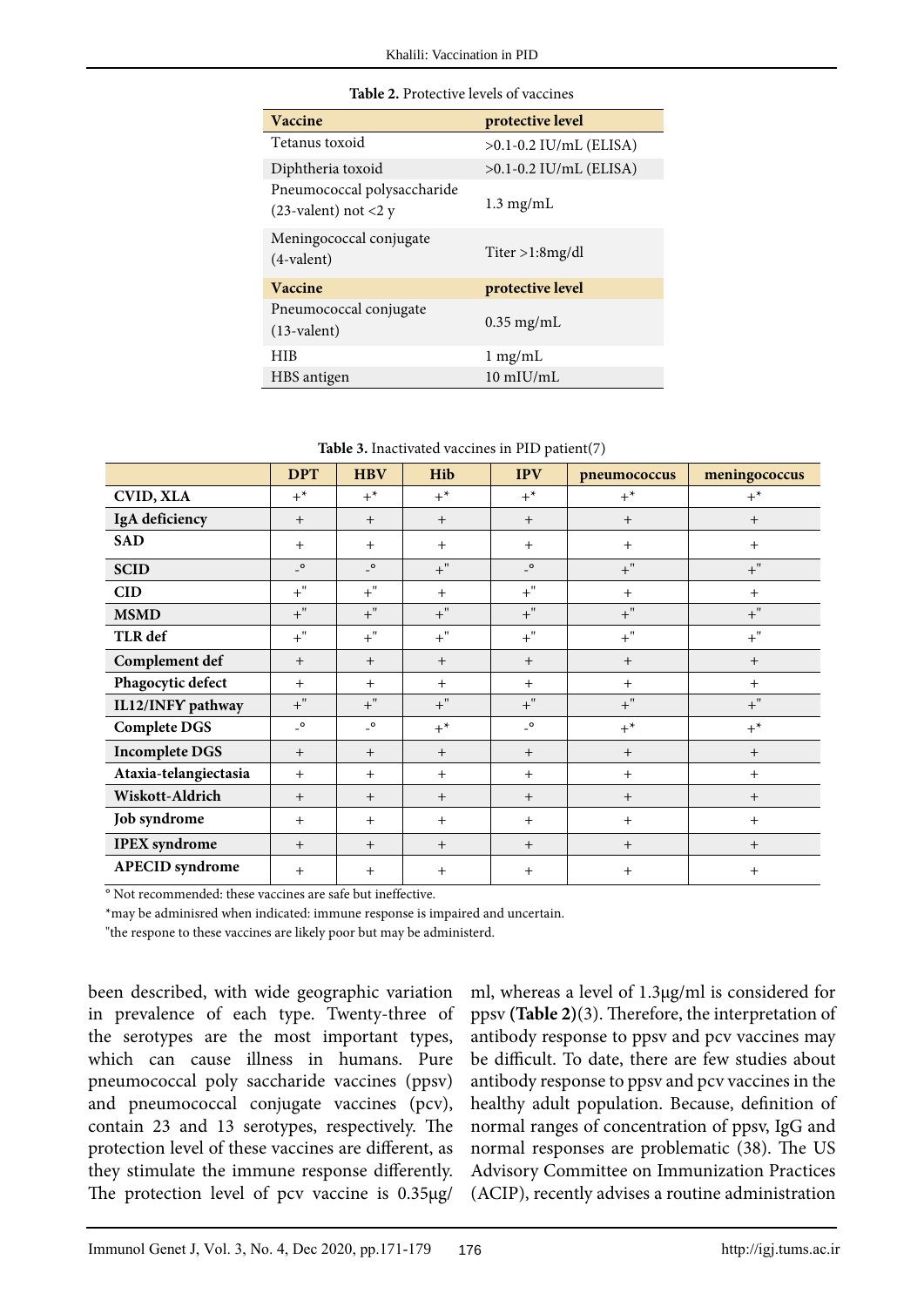of PCV13 and PPSV23 in adults of  $\geq$ =65 years (39). An impaired antibody response is an important criterion for the diagnosis of some primary immunodeficiency disorders such as CVID, transient hypogammaglobulinemia of infancy, selective IgA deficiency and selective anti-polysaccharide antibody deficiency. By challenging the patients with capsular polysaccharide pneumococcal antigens in the 23-valent pneumococcal vaccines, we can evaluate the antibody response in the suspected PID patients (40).

Pneumococcal vaccines (PCV and/or ppsv23) especially, are recommended in patients with SCID, CID, CVID, XLA less severe antibody deficiency (IgG sub class deficiency and specific antibody deficiency), less severe impairment of T cell mediated immunity, e.g., partial T cell deficiency (Di George syndrome) and compliment deficiency (26).

## **Meningococcal, Hib, HBV Vaccines**

Meningococcal vaccine contains polysaccharide derived from four strains (ACWY) conjugated to a carrier. Vaccination with tetravalent form of meningococcal vaccines are recommended for microbiologists who are exposed to meningitis-causing bacteria, people traveling to a hyper endemic area, and patients with primary immunodeficiency disorders, for example, Primary complement deficiency  $(C3, C5-C9,$  properdin, factor D  $)$  (26).

Haemophilus influenza type b (Hib), is one of the most important causes of meningitis, cellulitis, pneumonia, epiglottitis, and arthritis in children. Hib vaccination, is a safe and cost effective strategy for the prevention of infections in children (7, 41, 42). Inactivated vaccines do not cause a significant illness in immunocopromised patients, so Hib vaccine can be administered for the PID patients. Hepatitis B Vaccine (HBV), is an inactivated vaccine and can also be used in PID disorders **(Table 3)**(7, 21).

# **Conclusion**

Vaccination is an important health care measure that protects people against infectious diseases. It seems that immunocompromised patients are highly under vaccinated. Vaccination in PID patients, can improve quality of life and

prognosis, and reduce infectious complications. It also could facilitate the diagnosis of primary immunodeficiency diseases. Evaluation of the immune response by specific vaccines could improve the treatment decisions; reduce the complications of disease by early diagnosis and hospitalizations and costs. On the other hand, inappropriate vaccination in patients with PID or other immunocompromised patients, can deteriorate their condition.

Whether to vaccinate or not to vaccinate the, immunocompromised people still is an important question. There is a lack of information about the safety and efficacy of vaccination in PID patients, because of the wide variability of the immune defects among individuals with the same disease.

 The decision for the vaccination schedules in patients with PID, should be according to the risk-benefit ratio and clinical and immunological status.

All killed vaccines are safe and can be used in PID patients. But, live vaccines; for example, MMR, BCG, OPV, yellow fever, live influenza, varicella and live typhoid vaccine are contraindicated in severe impairment of immunological function.

## **Conflict of interest**

The author declare that he have no conflicts of interest.

## **References**

- 1. Abolhassani H, Kiaee F, Tavakol M, Chavoshzadeh Z, Mahdaviani S A, Momen T, et al. Fourth Update on the Iranian National Registry of Primary Immunodeficiencies: Integration of Molecular Diagnosis. J Clin Immunol. 2018;38(7):816-832.
- 2. Papadopoulou-Alataki E, Hassan A,Davies E G. Prevention of infection in children and adolescents with primary immunodeficiency disorders. Asian Pac J Allergy Immunol. 2012;30(4):249-258.
- 3. Bonilla F A. Update: Vaccines in primary immunodeficiency. J Allergy Clin Immunol. 2018;141(2):474-481.
- 4. Chapel H, Prevot J, Gaspar H B, Español T, Bonilla F A, Solis L, et al. Primary immune deficiencies– principles of care. Front Immunol. 2014;5:627.
- 5. of the Immune M A C, Foundation D, Shearer W T, Fleisher T A, Buckley R H, Ballas Z, et al. Recommendations for live viral and bacterial vaccines in immunodeficient patients and their close contacts. J Allergy Clin Immunol.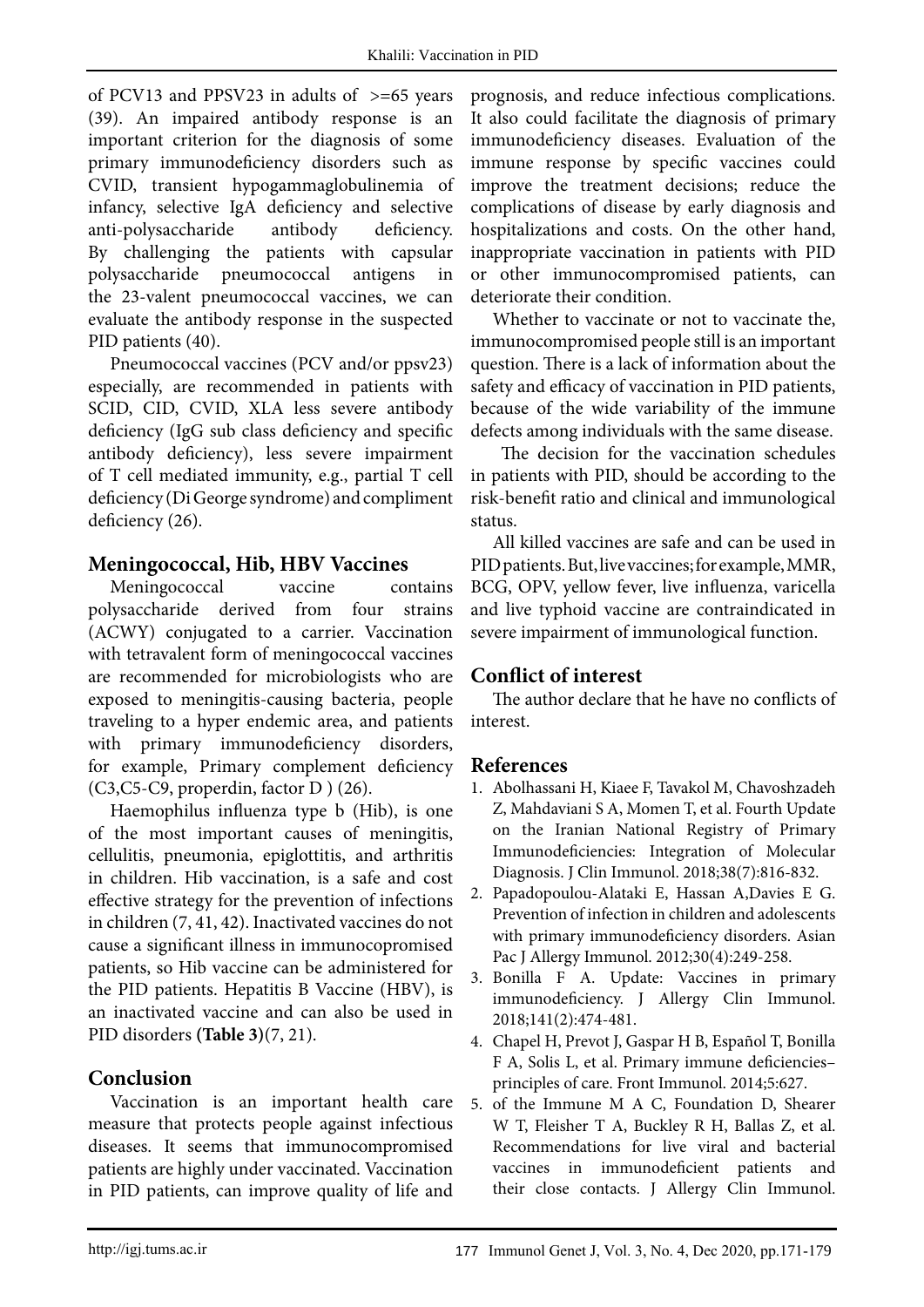2014;133(4):961-966.

- 6. Principi N,Esposito S. Vaccine use in primary immunodeficiency disorders. Vaccine. 2014;32(30):3725-3731.
- 7. Martire B, Azzari C, Badolato R, Canessa C, Cirillo E, Gallo V, et al. Vaccination in immunocompromised host: recommendations of italian primary immunodeficiency network centers (IPINET). Vaccine. 2018;36(24):3541-3554.
- 8. Shrot S, Barkai G, Ben-Shlush A,Soudack M. BCGitis and BCGosis in children with primary immunodeficiency—imaging characteristics. Pediatr Radiol. 2016;46(2):237-245.
- 9. Elsidig N, Alshahrani D, Alshehri M, Alzahrani M, Alhajjar S, Aljummah S, et al. Bacillus Calmette– Guérin vaccine related lymphadenitis in children: Management guidelines endorsed by the Saudi Pediatric Infectious Diseases Society (SPIDS). Int J Pediatr Adolesc Med. 2015;2(2):89-95.
- 10.Marciano B E, Huang C Y, Joshi G, Rezaei N, Carvalho B C, Allwood Z, et al. BCG vaccination in patients with severe combined immunodeficiency: complications, risks, and vaccination policies. J Allergy Clin Immunol. 2014;133(4):1134-1141.
- 11.Sarmiento J D, Villada F, Orrego J C, Franco J L,Trujillo-Vargas C M. Adverse events following immunization in patients with primary immunodeficiencies. Vaccine. 2016;34(13):1611- 1616.
- 12.Sarmiento Delgado J, Trujillo Vargas C, Villada F, Orrego Arango J,Franco J, editors. Adverse events following immunization (AEFI) in patients with Primary Immunodeficiencies. Front. Immunol. Conference Abstract: IMMUNOCOLOMBIA2015- 11th Congress of the Latin American Association of Immunology-10o. Congreso de la Asociación Colombiana de Alergia, Asma e Inmunología. doi: 10.3389/conf. fimmu; 2015.
- 13.Zhou Q, Hui X, Ying W, Hou J, Wang W, Liu D, et al. A cohort of 169 chronic granulomatous disease patients exposed to BCG vaccination: a retrospective study from a single center in Shanghai, China (2004–2017). J Clin Immunol. 2018;38(3):260-272.
- 14.Ishikawa T, Okai M, Mochizuki E, Uchiyama T, Onodera M,Kawai T. BCG infections at high frequency in both AR-CGD and X-CGD patients following BCG vaccination. Clin Infect Dis. 2020.
- 15.Chitamanni P, Anbazhagan J, Parameswaran N,Vijayakumar S. BCGosis in Infants with Severe Combined ImmunoDeficiency (SCID). Indian J Pediatr. 2018;85(7):585-586.
- 16.Esteve-Sole A, Sánchez-Dávila S P, Deyà-Martínez A, Freeman A F, Zelazny A M, Dekker J P, et al.

Severe BCG-osis misdiagnosed as multidrugresistant tuberculosis in an IL-12Rβ1-deficient Peruvian girl. J Clin Immunol. 2018;38(6): 712-716.

- 17.Bayer D, Martinez C, Sorte H, Forbes L, Demmler‐Harrison G, Hanson I, et al. Vaccine‐ associated varicella and rubella infections in severe combined immunodeficiency with isolated CD 4 lymphocytopenia and mutations in IL 7 R detected by tandem whole exome sequencing and chromosomal microarray. Clin Exp Immunol. 2014;178(3):459-469.
- 18.Pöyhönen L, Bustamante J, Casanova J-L, Jouanguy E,Zhang Q. Life-threatening infections due to live-attenuated vaccines: early manifestations of inborn errors of immunity. J Clin Immunol. 2019;39(4):376-390.
- 19.Burns C, Cheung A, Stark Z, Choo S, Downie L, White S, et al. A novel presentation of homozygous loss-of-function STAT-1 mutation in an infant with hyperinflammation—A case report and review of the literature. JAllergy Clin Immunol Pract. 2016;4(4):777-779.
- 20.Duncan C J, Mohamad S M, Young D F, Skelton A J, Leahy T R, Munday D C, et al. Human IFNAR2 deficiency: Lessons for antiviral immunity. Sci Transl Med. 2015;7(307):307ra154.
- 21.Rubin L G, Levin M J, Ljungman P, Davies E G, Avery R, Tomblyn M, et al. 2013 IDSA clinical practice guideline for vaccination of the immunocompromised host. Clin Infect Dis. 2014;58(3):e44-e100.
- 22.Galal N M, Meshaal S, ElHawary R, Nasr E, Bassiouni L, Ashghar H, et al. Poliovirus excretion following vaccination with live poliovirus vaccine in patients with primary immunodeficiency disorders: clinicians' perspectives in the endgame plan for polio eradication. BMC research notes. 2018;11(1):1-5.
- 23.Mohanty M C, Madkaikar M R, Desai M, Taur P, Nalavade U P, Sharma D K, et al. Poliovirus Excretion in Children with Primary Immunodeficiency Disorders, India. Emerg Infect Dis. 2017;23(10):1664-1670.
- 24.Giri S, Kumar N, Dhanapal P, Venkatesan J, Kasirajan A, Iturriza-Gomara M, et al. Quantity of Vaccine Poliovirus Shed Determines the Titer of the Serum Neutralizing Antibody Response in Indian Children Who Received Oral Vaccine. J Infect Dis. 2018;217(9):1395-1398.
- 25.Aghamohammadi A, Abolhassani H, Kutukculer N, Wassilak S G, Pallansch M A, Kluglein S, et al. Patients with Primary Immunodeficiencies Are a Reservoir of Poliovirus and a Risk to Polio Eradication. Front Immunol. 2017;8:685.